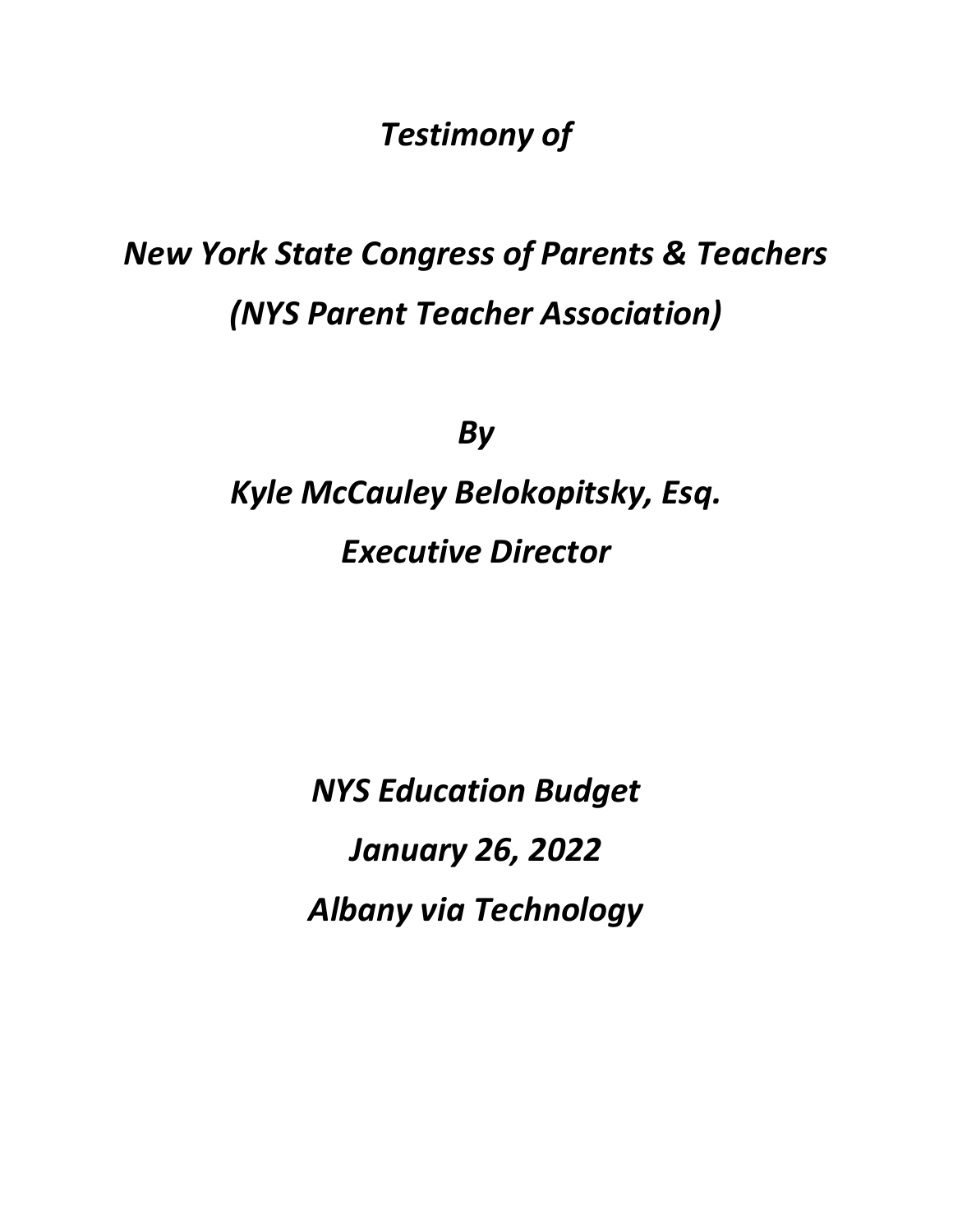I am Kyle McCauley Belokopitsky, the Executive Director of the New York State Congress of Parents and Teachers, Inc. (NYS PTA), and am proud to represent nearly 250,000 members of NYS PTA and the parents and families of our 2.6 million public school children.

Our State President, Dana Platin, a kindergarten school-related professional in the great Sachem School District, has also pre-taped a message, which will be shared separately.

NYS PTA appreciates the opportunity to comment on how the Executive Budget impacts children and families statewide.

Thank you to Assembly and Senate Finance Chairs, Education Chairs, committee members, and members of the legislature for your continued commitment to ALL children, their families, and our schools.

For the past immediate years, we have watched in awe as dedicated, outstanding educators, school-related professionals, and staff members do ALL we can to serve ALL children. Public education is our nation's greatest hope. It is the promise that all children - regardless of race, ethnicity, gender and gender identity, learning abilities or disabilities, spoken word - have a right to a free, appropriate, high-quality education, one that will meet their diverse needs and support them in our  $21<sup>st</sup>$  century global economy.

It is public school that gives every child an equal chance to grow into a successful and flourishing member of society. A public education lays the foundation for a lifetime of opportunity and accomplishment, but while our children try to learn, and our educators try to teach, what you may not see are the struggles behind the scenes.

Continued struggles with digital access and equity, heightened and increased need for mental health support and services for students and staff, the shifting priorities in a school building, remote teaching and remote learning, continued the fears of illness. Schools face all these challenges daily.

And parents and families have now been combatting this pandemic for two years - far longer than we could have ever imagined. We have dealt with unemployment, underemployment, food insecurity, trauma, sickness, and mental health concerns for our children and for ourselves. We are juggling work, family, childcare, remote learning and health concerns. At the same time, we try to figure out how to get free or low-cost Wi-Fi for learning. We try to figure out how to keep our children fed with healthy meals. We try to figure out how to keep the lights and heat on, while searching for employment.

We cannot do this alone, and thank the members of the legislature and Governor Hochul - as we know we have partners in you.

# **School Aid**

The Executive Budget provides \$31.3 billion in total School Aid for SY 2023. This represents a year-to-year increase of \$2.1 billion (7.1%), including a \$1.6 billion Foundation Aid increase and a \$466 million increase in all other School Aid programs. It also ensures each school district receives a minimum year-to-year Foundation Aid increase of 3%.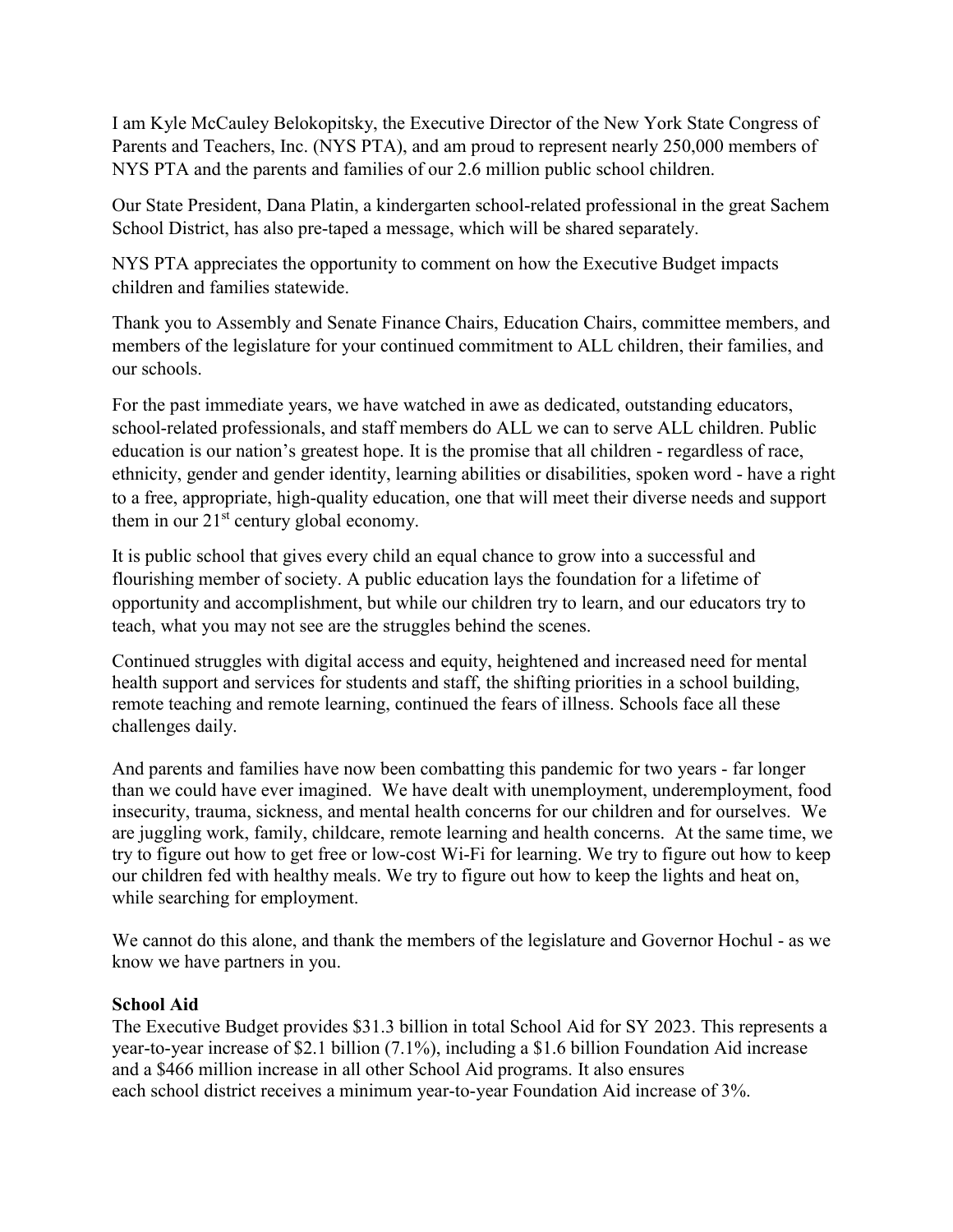NYS PTA strongly supports this proposal. This is a major victory for children, a significant amount of school aid, and in line with the NYS PTA and NYS Educational Conference Board school aid request, which can be found here: [https://nyspta.org/wp](https://nyspta.org/wp-content/uploads/2021/12/ECB-School-Aid-Paper-2021_Final.pdf)[content/uploads/2021/12/ECB-School-Aid-Paper-2021\\_Final.pdf](https://nyspta.org/wp-content/uploads/2021/12/ECB-School-Aid-Paper-2021_Final.pdf)

Fully funding Foundation Aid will greatly and positively impact the lives of our 2.6 million school children. The greatest of thanks must go to the Legislature for their continued commitment to our children, and to Governor Hochul for her partnership.

However as with any formula, there are winners and losers. We fully appreciate the minimum percentage increase of 3%, as many school districts are at the minimum despite the overall impressive statewide aid increase. For these districts, many of them small, rural, or low to moderate wealth, this school aid package is not the win-fall it is for others.

As we move forward in future years and reach full funding, it is important to have conversations on what a meaningful and adequate school aid formula is, how we can best leverage state and tax dollars to support children, and what changes we may need to see that every child – no matter their zip code – receives the highest quality education that NY can afford them

#### **Expense-Based Aids**

The Executive Budget includes full funding of expense-based aid, such as school construction, pupil transportation, BOCES services, and the educational costs of certain students with disabilities. The running of the statutory formula is projected to increase expense-based aids by \$464 million, or 5.9%.

NYS PTA strongly supports this proposal.

# **Pre-K and Child Care Funding: An Opportunity**

The Executive Budget includes \$952 million annually to support public prekindergarten programs, which is the current funding formula for prekindergarten programs.

While NYS PTA strongly supports this proposal, we look to the legislature for meaningful increases in funding for high-quality school-based pre-K programs.

All children should have complete and equal access to high‐quality pre‐ school and kindergarten educational opportunities. Parents and families play an integral role in pre-school, and highquality programs must include attention to the unique developmental nature of the social/emotional, physical and academic experience of young children in a manner that addresses the whole child.

The Executive Budget continues funding for childcare, with the \$832 million NYS Child Care Block Grant, which serves 132,000 NYS children. Further, using federal funding, NYS has distributed \$900 million in Child Care Stabilization Grants.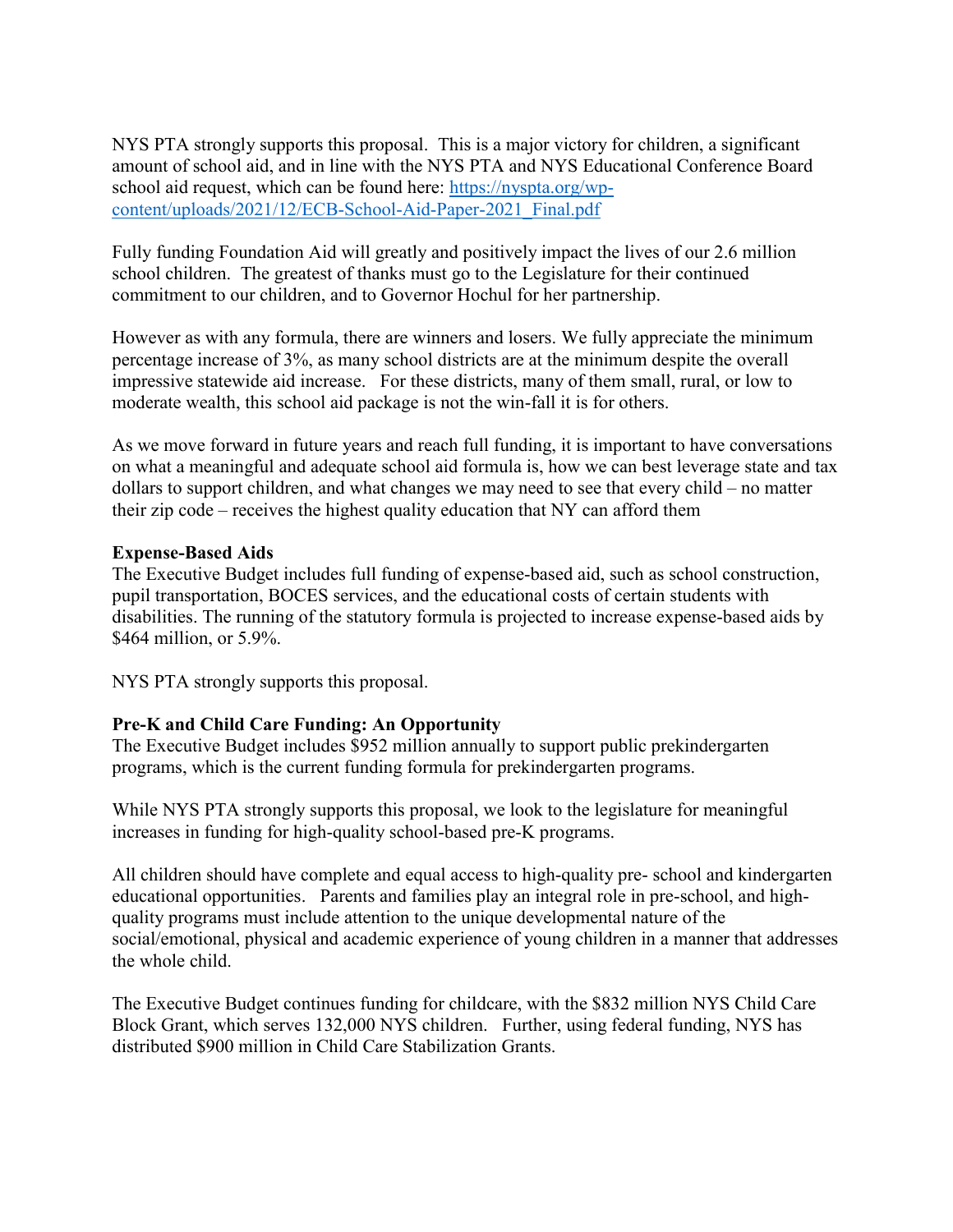NYS PTA supports the increase and expansion of child care subsidies and grants for families and school and community-based providers, and looks to the legislature for increases in this funding.

The pandemic has shown us that high-quality and affordable childcare for parents and families is not a luxury, but a must for our workforce, and a must for our birth to 3 children. By focusing on increased supports for our earliest learners, we will support both their families, and our children's life long journey.

#### **Afterschool Programs, Early High School, PTECH and Community schools**

We appreciate that the proposal continues current law funding levels for after-school programming, early college high schools, P-TECH programs, community schools, and Smart Schools Bond Act - all priorities of NYS PTA.

We continue to seek increases in all of these critical programs that truly support our children. Early-college high schools and P-TECH programs lead to greater graduation rates and successes in college and career.

Support for Community Schools are critical, as they continue to be an effective strategy for student and family success, and often address the health, social, and socio-emotional needs of students and their families.

While we understand set-asides for community school funding, ALL schools should be afforded the opportunity to transform schools into community hubs for learning and family support and funding for any school to support this model should be included in the final State Budget.

#### **Building/Transportation Aid Penalty Forgiveness**

The Executive Budget addresses Building and Transportation Aid penalties by authorizing SED to forgive all such penalties that the Department deems to be a result of inadvertent clerical errors.

NYS PTA fully supports this proposal.

#### **Special Act Schools**

Funding for Special Act Schools and students with disabilities is critical. The Executive Budget has authorized a cost-of-living adjustment of 11% for SY 2023 tuition rates. This is an increase of more than \$240 million for these special schools.

NYS PTA strongly supports this proposal.

#### **Committee on Special Education Placements**

The Executive Budget shifts the cost of certain special education placements on school districts.

NYS PTA strongly opposes this proposal, and has in past years when it was included. We look to the legislature to reject this proposal once again.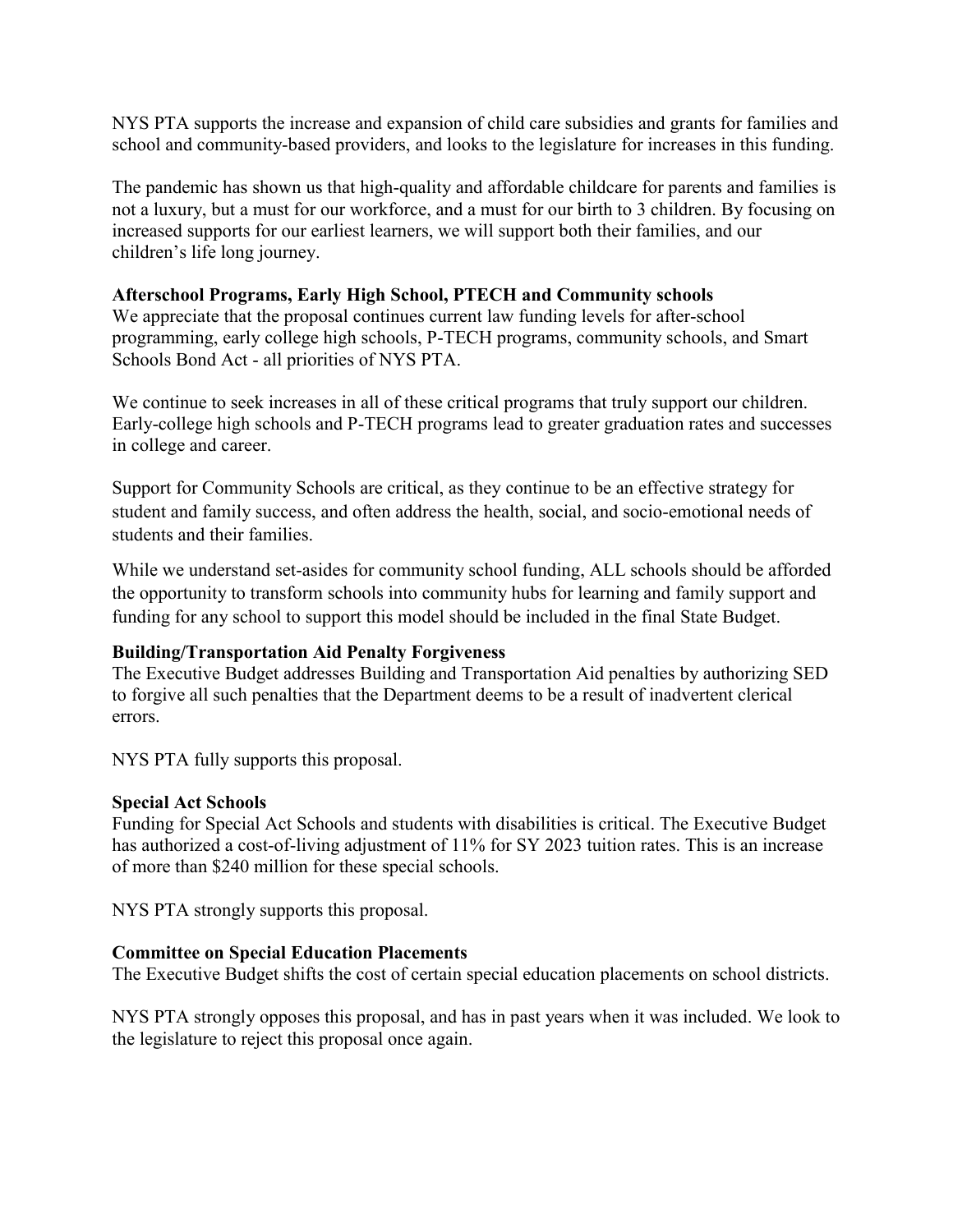#### **School Lunch Programs**

The Executive Budget would transfer the National School Lunch Program from SED to the Department of Agriculture and Markets.

NYS PTA strongly opposes this transfer and ask that the legislature fully reject this proposal.

Currently, SED oversees and administers five federal Child Nutrition Programs and other related federal and State Initiatives that generate an astounding \$1.4 billion in federal and State funding directly to schools. Yet, SED receives no state administrative funding to support the implementation of these initiatives.

An overwhelming majority of states lay these programs with their Education Departments, and this change would actually require a federal waiver. Only 5 states have our school lunch program outside of their State Education Department. Further, SED has developed both the personnel expertise, and the technology over the years to administer these critical programs for our children.

The Department of Agriculture and Markets does currently manage the state funded Farm-to-School grant program, and alarmingly, the State Comptroller's Office found that 21 of the 45 program contracts managed by Ag and Markets either lacked sufficient documentation to support expenses paid, or were not actually authorized under the contract. You can read this report here: [https://www.osc.state.ny.us/state-agencies/audits/2021/04/19/oversight-farm-school-program.](https://www.osc.state.ny.us/state-agencies/audits/2021/04/19/oversight-farm-school-program)

We cannot let our children, and their need for these critical food nutrition programs down. This function must remain in the purview of SED, and we cannot accept anything less than SED's fantastic commitment and full attention to our School Lunch Program.

The Executive Budget also expands support for both school lunch programs, and farm to school initiatives. NYS PTA supports these proposals, and further supports expansion of farm to school incentives and farm to school grants.

# **Recover from COVID School Program (RECOVS)**

The Executive Budget includes a total of \$100 million over two years (\$50 million per year) for a new matching fund, the Recover from COVID School Program (RECOVS), for high-need school districts to:

- create or expand summer learning, after school, or extended-day and extended-year programs to help students recover academically; and
- also support the hiring of mental health professionals, the expansion of school-based mental health services, and other evidence-based mental health supports to help students and school staff recover socioemotionally.

School districts will be required to match this State grant funding with their Federal pandemic relief funds.

While NYS PTA is supportive of this funding, we prefer funding to be non-competitive, nonmatching, and available to ALL school districts.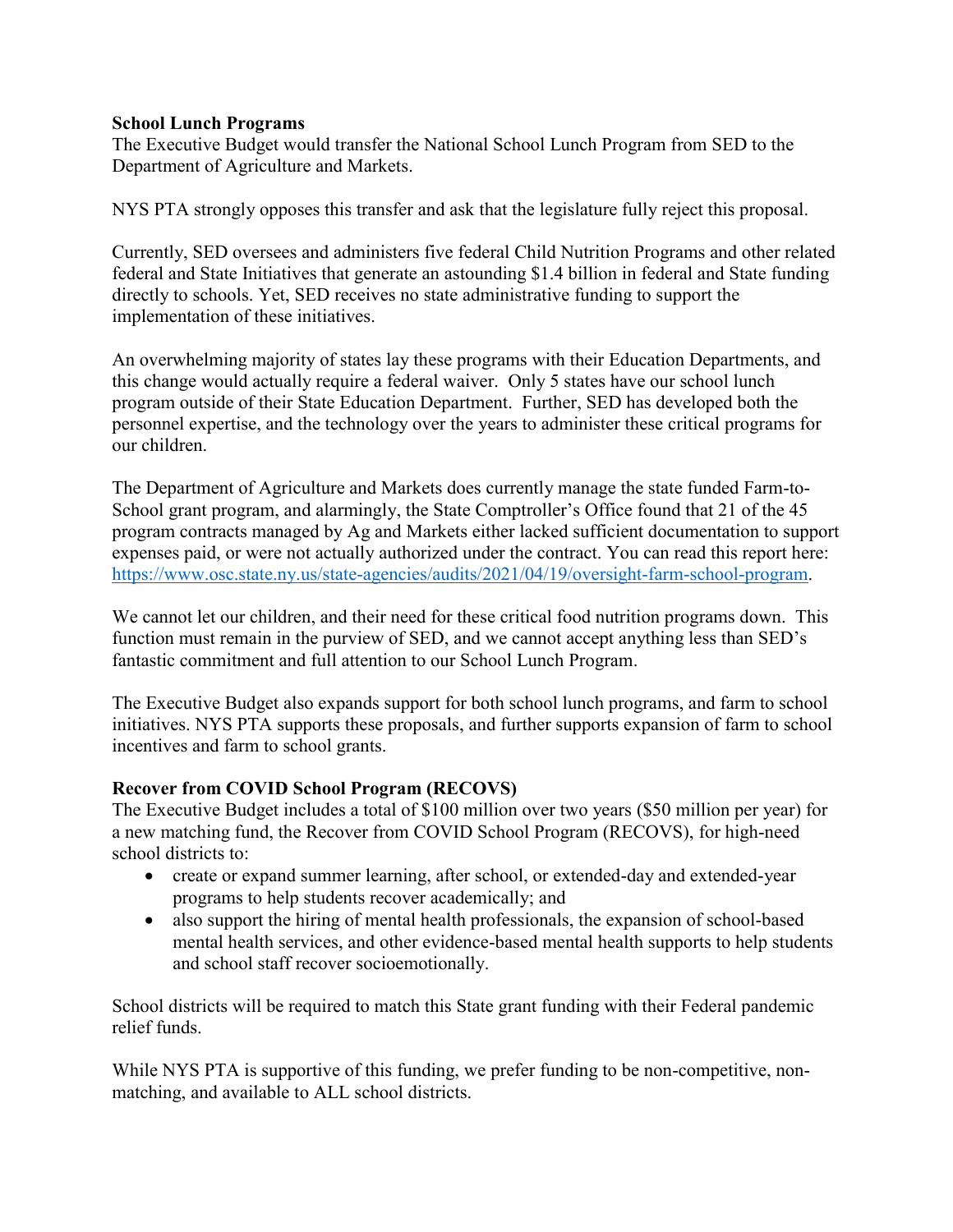Further, there is also a meaningful opportunity for the legislature to act to increase support for school-based mental health programs, services and initiatives for our children.

Mental health support for our students must be of highest priority, and we continue to be concerned about the lack of adequate and dedicated funding for mental health for our students, our educators, and their families.

The pandemic has drastically increased the need for mental health services for students for many reasons – trauma, loss of loved ones, isolation, depression, anxiety. NOW is the time where we need MORE services for students, MORE counselors, social workers, psychologists and professional and support staff to see that each child, no matter their zip code, is adequately supported.

NYS PTA also supports the \$2 million for school climate grants.

# **Strengthen Suicide Prevention and Children's Community-based Mental Health Programs**

The Executive Budget includes \$10 million to increase health and suicide prevention programs available for youth and families experiencing a mental health crisis, with an expansion of the Home-Based Crisis Intervention (HBCI) program and the establishment of a Mental Wellness Community Workforce.

The Executive Budget also includes integration of behavioral health services into pediatric primary care visits through the Healthy Steps program and invests \$7.5 million in Residential Treatment Facilities for children.

NYS PTA continues to support expansion of programs to assist youth and families in mental health crisis.

# **Teacher Support Initiatives**

The Executive Budget includes a number of teacher support initiatives, to both support our classroom teachers and staff, and address the looming teacher shortage crisis.

These initiatives include amendments on teacher certification, measures to support the teacher shortage crisis, and funding and programs to support professional development and growth for current teachers including the Master Teacher Program, and Al Shanker Grants.

NYS PTA strongly supports these initiatives, and further support for our fantastic and dedicated educators. Supporting in-service educators has never been more important. They have been on the front lines of the pandemic each and every day, doing all they can to support and protect our students.

#### **Charter Schools**

The Executive Budget increases NYC charter schools' per-pupil funding by 4.7%.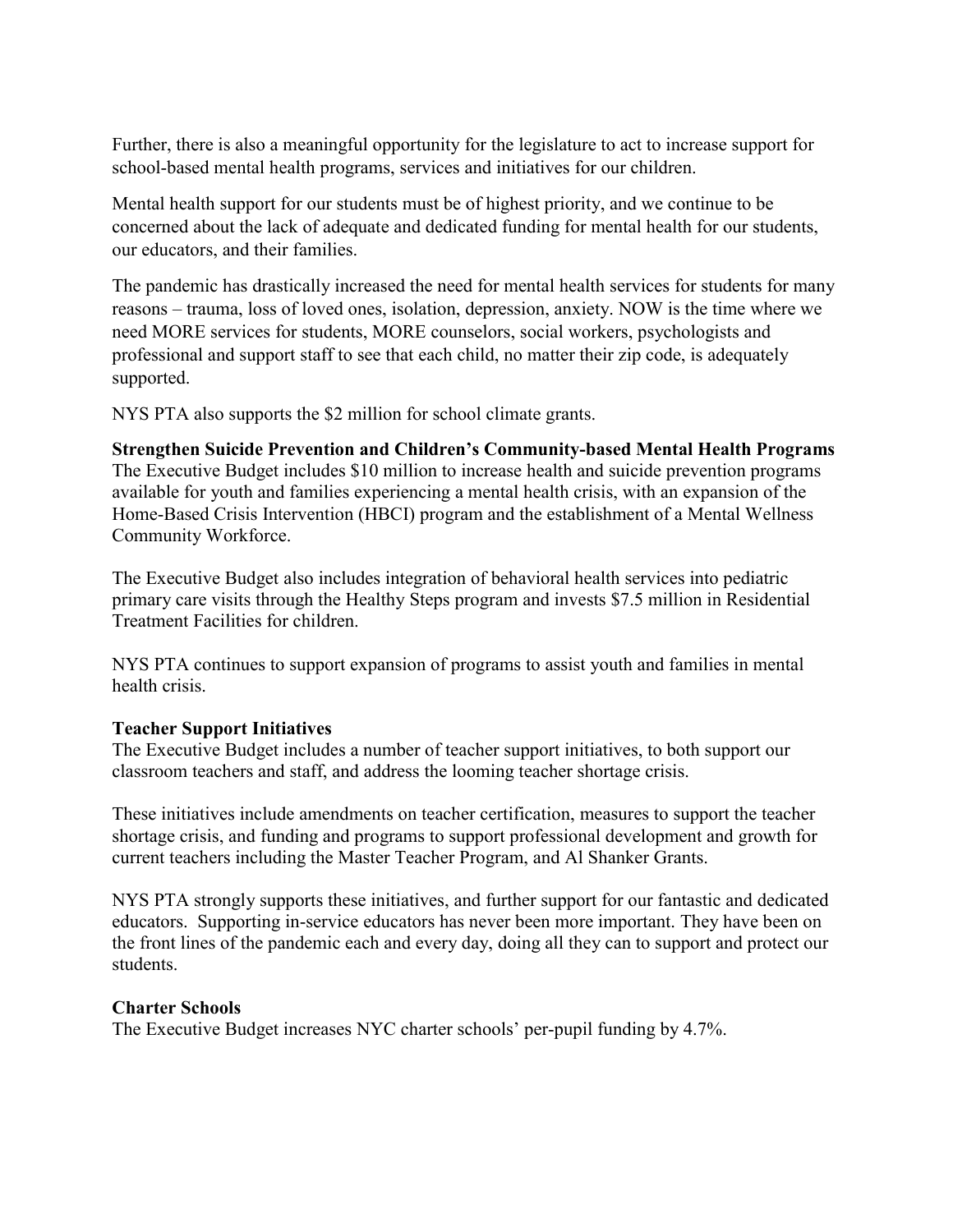NYS PTA continues to be seriously concerned with the diversion of funds away from traditional public schools, and with many troubling operations of charter schools and charter school management companies. However, we support individual parent choice.

We also fully support SED having final approval authority over the charter approval process for ALL NYS charter school application. Charters must have greater accountability, and SED oversight of the approval process will greatly benefit our students who attend them.

#### **Nonpublic Schools**

The Executive Budget includes \$295 million for nonpublic schools, which represents an increase of \$44 million (18%).

The Executive Budget also authorizes any unobligated Federal Emergency Assistance to Nonpublic Schools funds to be used to reimburse nonpublic schools for allowable pandemicrelated costs through the Governor's Emergency Education Relief Fund.

NYS PTA has no position on these proposals.

# **Zero-Emission School Buses**

The Executive Budget requires that all new school bus purchases be zero emissions by 2027 and all school buses on the road be zero emissions by 2035.

The Executive Budget says the State will provide Transportation Aid for zero-emission bus infrastructure, including charging stations and purchasing or leasing electric buses. It also authorizes school districts to lease or finance zero-emission buses for 10 years, double the current five-year limitation for diesel buses.

We believe these provisions will be challenging both fiscally, practically, and by timeline, for districts to implement, and will likely need amendments. However, we look forward to conversations on this initiative.

# **NYC Mayoral Control**

The Executive Budget provides a four-year extension of Mayoral control of the New York City school system.

NYS PTA has no position on this proposal.

#### **Native American Reservation Schools**

The Executive Budget provides \$35.7 million for capital improvements to the three State-owned schools on Native American reservations, including the St. Regis Mohawk School, the Tuscarora School, and the Onondaga School.

NYS PTA supports this funding.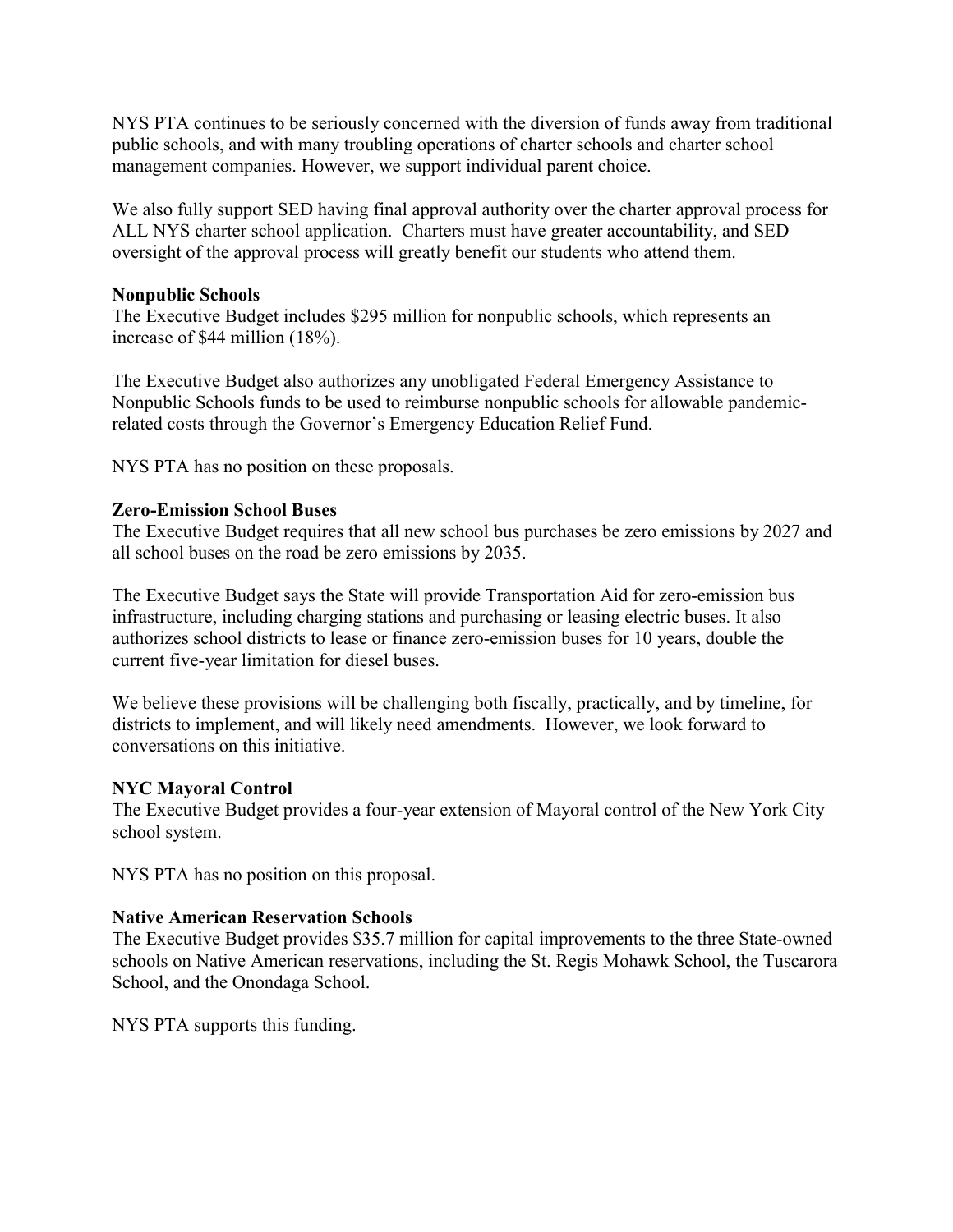# **Higher Education Initiatives**

## **Expand Access to TAP**

The Executive Budget includes \$150 million to expand TAP, to cover students enrolled in six or more credits of study, and expands part-time TAP to cover students enrolled in workforce credential programs at community colleges in high-demand fields.

NYS PTA fully supports these proposals, and welcomes additional support for our higher-ed students and those entering trade and careers.

#### **Increase in Higher Ed Aid**

The Executive Budget includes a \$24 million (10%) increase in funding for educationally disadvantaged students through higher education opportunity programs and training centers administered by CUNY, SUNY, and private colleges.

NYS PTA fully supports this proposal.

#### **Investments in SUNY and CUNY**

The Executive Budget includes a number of increases in funding to support the SUNY and CUNY systems.

NYS PTA fully supports these proposals.

#### **Provide Childcare at All SUNY and CUNY Campuses**

The Executive Budget includes \$15.6 million to expand childcare to all SUNY and CUNY campuses.

NYS PTA supports this proposal, and other programs that expand affordable childcare access for students and families.

# **Other Initiatives**

#### **Maternal Health**

The Executive Budget includes \$20 million designed to expand access to prenatal and postnatal care, and initiatives to support postpartum medical coverage.

NYS PTA supports this proposal.

#### **Environmental Bond Act**

The Executive Budget will authorize a new Bond Act, at \$4 billion. The Bond Act will also support an investment in the Clean Green Schools initiative.

N YS PTA supports this proposal.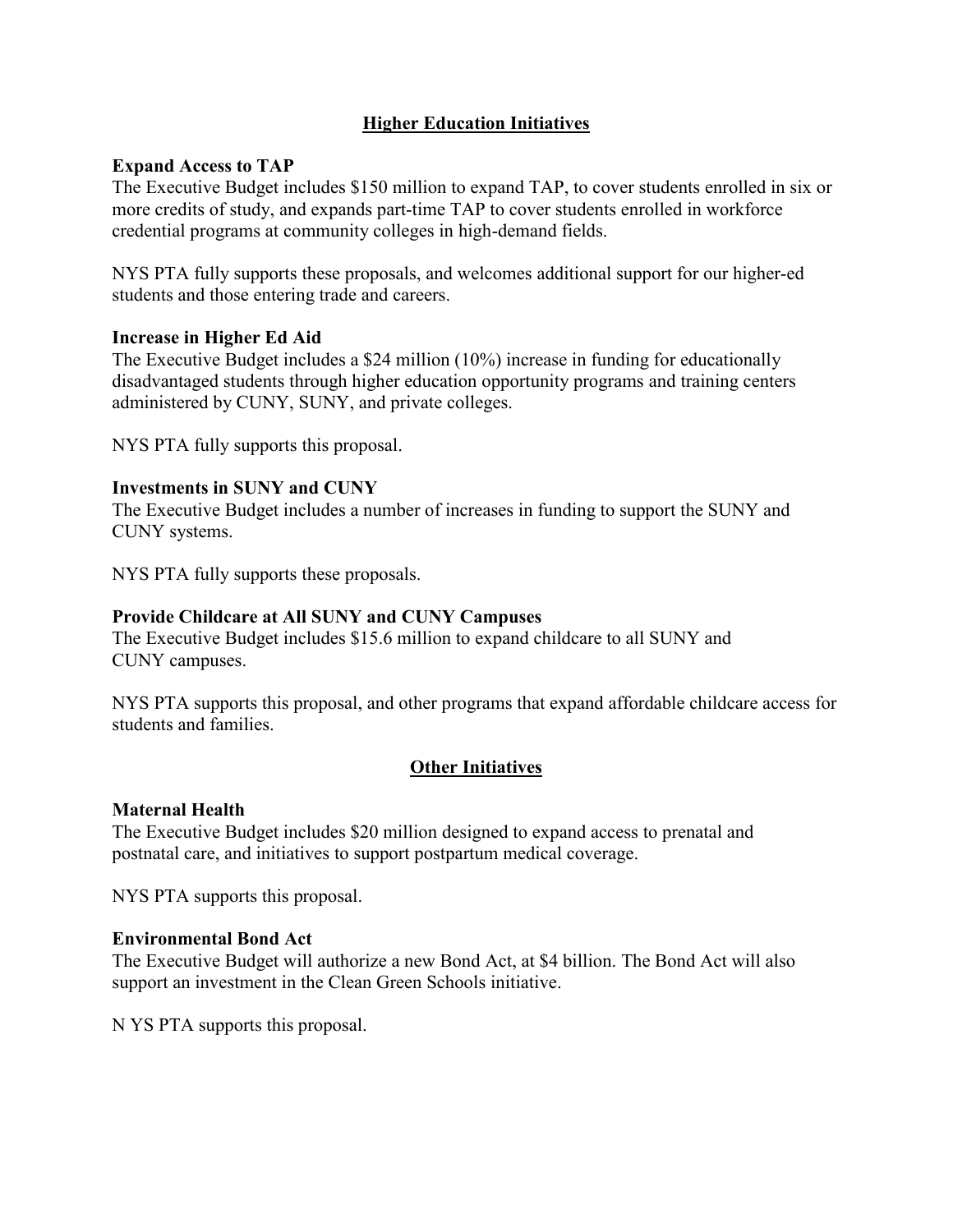## **Drinking Water State Revolving Fund Federal Investment**

The Executive Budget includes \$300 million in Federal drinking water appropriation authority to provide improvements in public water systems, specifically those in communities disproportionately impacted by lead and emerging contaminants in drinking water.

NYS PTA supports these proposals.

## **Office of Gun Violence Prevention**

The Executive Budget provides authority for the establishment of the Office of Gun Violence Prevention under the Department of Health. Data collected on gun violence will be used by the Office of Gun Violence Prevention to track emerging gun violence hotspots and deploy resources to those areas that need it most.

The Executive Budget also continues funding for Triple Investment in Community-Based Gun Violence Response SNUG Outreach Program, supports for families of victims of gun violence, and invests in gun violence prevention programs.

NYS PTA generally supports child protection and gun safety proposals that have a positive effect on children and families.

#### **Opioid and Substance Use Treatment and Prevention**

The Executive Budget provides an increase of \$402 million in operating and capital support for OASAS to enhance prevention, treatment, and recovery programs and invests more than \$100 million in new resources from the Opioid Stewardship Tax and litigation settlements with pharmaceutical manufacturers and distributors.

The Executive Budget also includes a number of treatment and recovery initiatives, included mobile treatment services for opioid addiction, investments in opioid use prevention and treatment, and support for recovery supportive housing.

NYS PTA supports these initiatives.

# **Broadband Investments and ConnectALL Initiative**

The Executive Budget includes a number of initiatives to support the expansion of high-quality, low-cost and affordable broadband for families, including rural broadband grants and digital equity programs.

NYS PTA supports these proposals, and fully supports free access to broadband for all lowincome, high-need NYS families, and continued tech and digital equity initiatives.

The pandemic truly brought tech and digital equity issues to light. We continue to be concerned with the lack of broadband access in many communities, and lack of devices to support students, as meaningful access to high-quality, free or low-cost broadband is critical for all students.

According to recent NYS Education Department survey data, more than 215,000 NYS students do not have access to a computer, Chromebook or tablet to use for instruction. The same survey